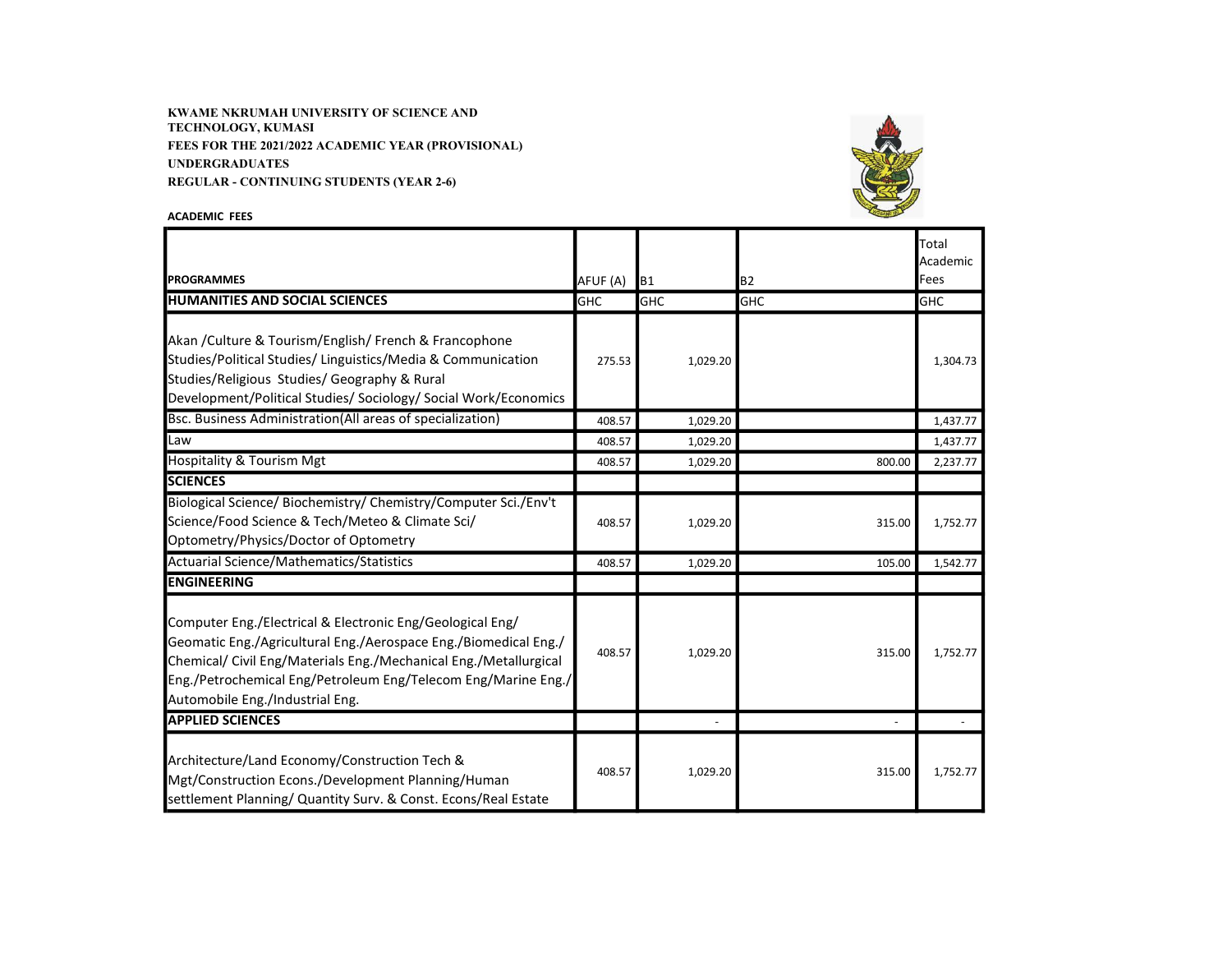| Painting & Sculpture/Fashion Design/Textile Design &<br>Tech./Metalsmithing & Jewellery Tech./ Ceramic Design &<br>Tech./Publishing Studies/ Communication Design/Industrial<br>Art/Integrated Rural Art | 408.57   | 1,029.20 | 315.00 | 1,752.77 |
|----------------------------------------------------------------------------------------------------------------------------------------------------------------------------------------------------------|----------|----------|--------|----------|
| <b>B.ED. JUNIOR HIGH SCHOOL EDUCATION</b>                                                                                                                                                                | 408.57   | 1,029.20 | 315.00 | 1,752.77 |
| Agriculture/Agric Biotechnology/Agric Business<br>Mgt/Acquaculture/Dairy & Meat Sci/Forest Resource<br>Tech/Landscape Design/Nat Resources Mgt/Post Harvest Tech                                         | 408.57   | 1,029.20 | 315.00 | 1,752.77 |
| Disability & Rehab/Herbal Medicine/ Nursing/Midwifery                                                                                                                                                    | 408.57   | 1,029.20 | 315.00 | 1,752.77 |
| DIP. COMMUNITY HEALTH NURSING (UPGRADE)/DIP. GENERAL<br>NURSING/DIP. GENERAL NURSING(UPGRADE)                                                                                                            | 2,310.00 |          |        | 2,310.00 |
| Medical Lab Tech/Sonography/Medical Imaging/Physiotherapy &<br>Sports Sci/Pharm. D(Doctor of Pharmacy)/Sports and Exercise<br>Science                                                                    | 408.57   | 1,029.20 | 315.00 | 1,752.77 |
| Veterinary Medicine                                                                                                                                                                                      | 617.27   | 1,029.20 | 315.00 | 1,961.47 |
| Physician Assistant(Anaesthesia)/ Physician Assistantship                                                                                                                                                | 617.27   | 1,029.20 | 315.00 | 1,961.47 |
| Human Biology (Medicine)                                                                                                                                                                                 | 617.27   | 1,029.20 | 210.00 | 1,856.47 |
| MBCHB. MEDICINE & SURGERY(Year 1-3)                                                                                                                                                                      | 617.27   | 1,029.20 | 315.00 | 1,961.47 |

| <b>OTHERS (B1)</b>              | GH¢    |                                       |            |
|---------------------------------|--------|---------------------------------------|------------|
| Examination                     | 251.00 |                                       |            |
| Matriculation                   |        | <b>Academic Facility User Fee (A)</b> | <b>GHC</b> |
| <b>Health Care</b>              | 63.00  | <b>Humanities</b>                     | 275.53     |
| Technology Service (ICT)        | 210.00 | Science                               | 408.57     |
| Physical Development Levy**     | 42.00  | Engineering                           | 408.57     |
| lStudent Guide                  |        | <b>Applied Science</b>                | 408.57     |
| <b>Identity Card</b>            | -      | Human Biology/Dental Surgery          | 617.27     |
| <b>Medical Examination</b>      |        |                                       |            |
| <b>Students Integration Fee</b> | 36.75  | <b>Additional Charges (B2)</b>        | <b>GHC</b> |
| Library fee                     | 31.50  | <b>Practical Fees</b>                 | 210.00     |
| Communication Skills            |        | <b>Field Trip</b>                     | 105.00     |
| Paperless Communication         | 95.00  | <b>Hospitality &amp; Tourism</b>      | 800.00     |
| NUGS Dues                       | 8.40   | Total                                 | 1,115.00   |
| <b>SRC Devt Fund</b>            | 57.75  |                                       |            |
| <b>SRC Welfare Fund</b>         | 21.00  |                                       |            |
| Endowment Fund                  | 10.50  |                                       |            |
| <b>SRC Dues</b>                 | 36.75  |                                       |            |
|                                 |        |                                       |            |

| <b>Academic Facility User Fee (A)</b><br><b>GHC</b> |        |
|-----------------------------------------------------|--------|
| <b>Humanities</b>                                   | 275.53 |
| Science                                             | 408.57 |
| Engineering                                         | 408.57 |
| <b>Applied Science</b>                              | 408.57 |
| Human Biology/Dental Surgery                        | 617.27 |

| <b>Additional Charges (B2)</b>   | <b>GHC</b> |  |
|----------------------------------|------------|--|
| <b>Practical Fees</b>            | 210.00     |  |
| <b>Field Trip</b>                | 105.00     |  |
| <b>Hospitality &amp; Tourism</b> | 800.00     |  |
| Total                            | 1.115.00   |  |